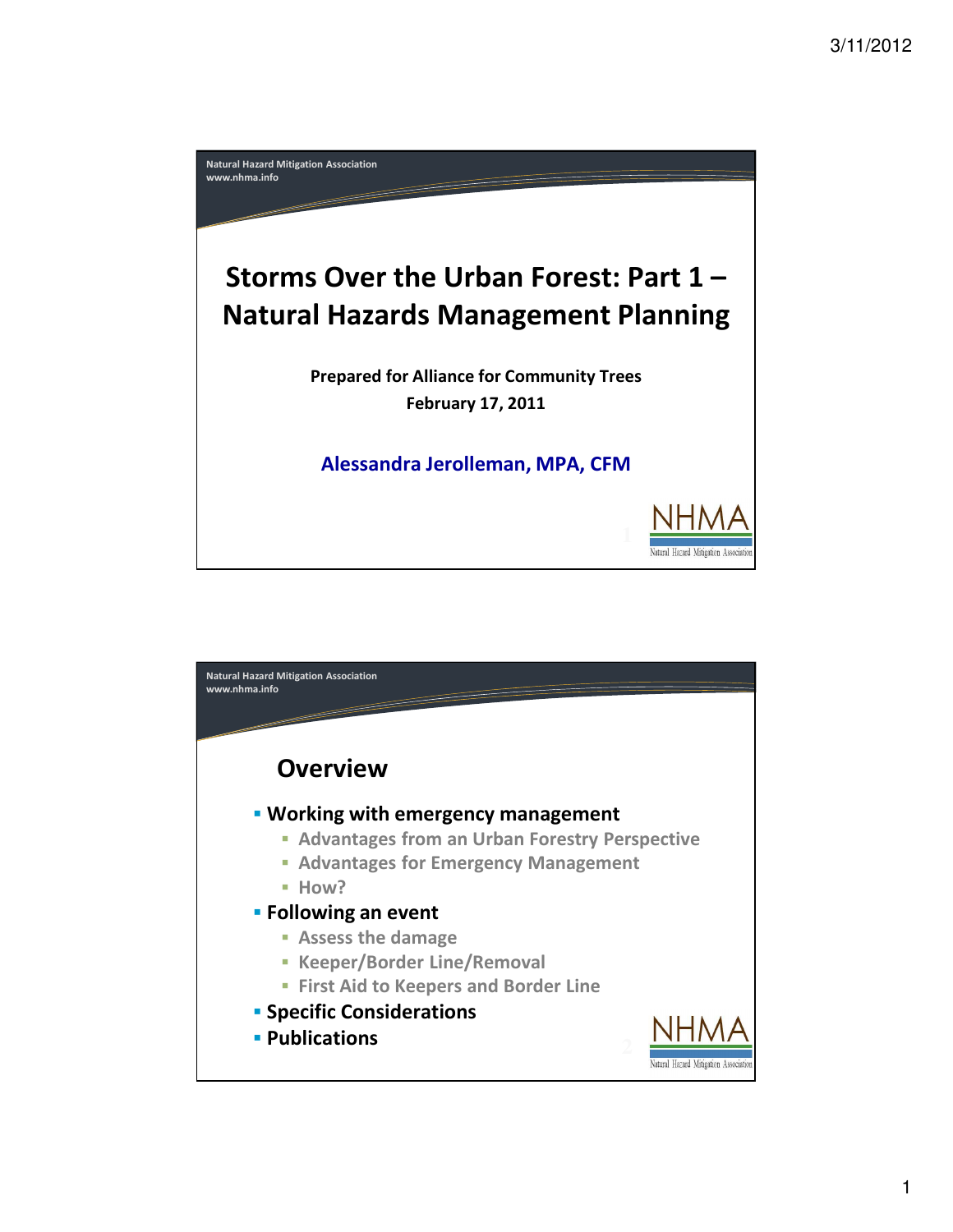

| <b>Natural Hazard Mitigation Association</b><br>www.nhma.info         |  |
|-----------------------------------------------------------------------|--|
|                                                                       |  |
| Following an event                                                    |  |
| <b>Assess the damage</b>                                              |  |
| <b>Health? Extent of damages?</b><br>Ī.                               |  |
| <b>- Appropriateness of location?</b>                                 |  |
| <b>EXECTED</b> Keeper/Border Line/Removal                             |  |
| Keepers – slight damage<br>÷,                                         |  |
| Border Line - valuable, otherwise healthy<br>T.                       |  |
| Removal - loss of leafy crown, rotten inner core                      |  |
| <b>Eirst Aid to Keepers and Border Line</b>                           |  |
| <b>Removing broken branches</b><br>L.                                 |  |
| <b>Staking</b>                                                        |  |
| No topping                                                            |  |
| <b>- Consider safety</b>                                              |  |
| Natural Hazard Mitigation Association<br><b>Source: LSU Ag Center</b> |  |